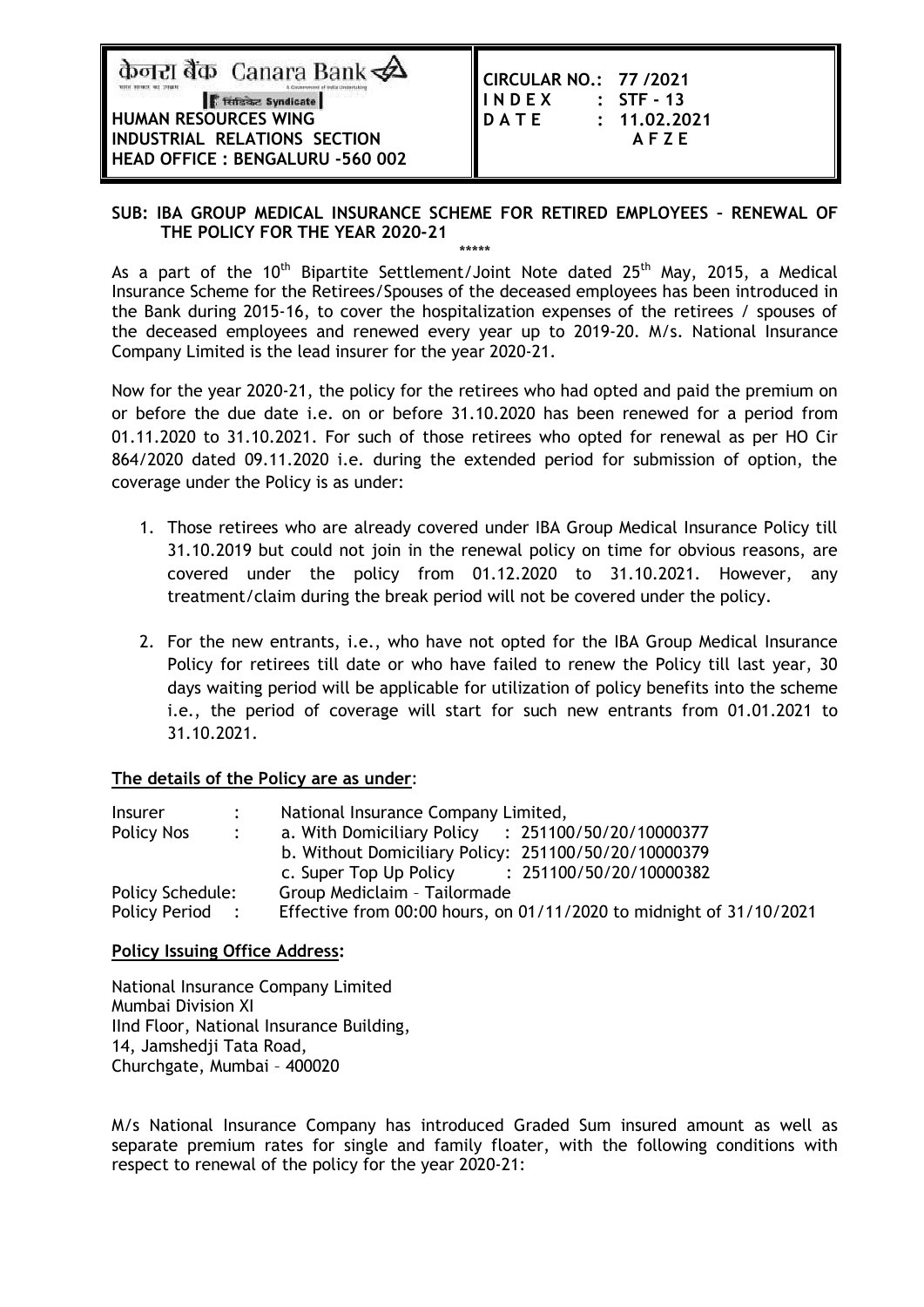|                    | Rate with GST                          |               |                           |               |  |  |
|--------------------|----------------------------------------|---------------|---------------------------|---------------|--|--|
|                    | Retirees without Domiciliary           |               | Retirees with Domiciliary |               |  |  |
| <b>SI</b>          | <b>Family Floater</b>                  | Single Person | <b>Family Floater</b>     | Single Person |  |  |
| 400000             | 19358<br>32264                         |               | 80067                     | 48040         |  |  |
| 300000             | 24199<br>14520                         |               | 60054                     | 36032         |  |  |
| 200000             | 9680<br>16133                          |               | 40036                     | 24021         |  |  |
| 100000             | 10890<br>6534                          |               | 27024                     | 16215         |  |  |
| Super Top Up Rates |                                        |               |                           |               |  |  |
|                    | Retirees (Rate with GST)               |               |                           |               |  |  |
| <b>SI</b>          | <b>Family Floater</b><br>Single Person |               |                           |               |  |  |
| 500000             | 6554                                   |               |                           |               |  |  |

Conditions with respect to Policy renewal introduced by M/s National Insurance Company are as follows:

- 1. Graded sum insured for both base policy and super top up policy introduced.
- 2. Separate premium rates introduced for:

 5243 3146 4194 2517 3408 2045 2097 1258

- a) Single person (Retiree without spouse and Surviving spouse Family pensioner)
- b) Family floater (If employee and spouse both are alive)
- 3. Officers can opt for any sum insured from 1 lakh to 4 lakhs in Base policy.
- 4. Award staff can opt for any sum insured from 1 lakh to 3 lakhs in Base policy.
- 5. Super Top up policy is **only available to Retirees who opt for Rs.3 lakhs and Rs.4 lakhs Sum Insured** in Base Retirees' Policy.
- 6. Officers can opt for any sum insured from 1 lakh to 5 lakhs in Super Top Up policy.
- 7. Award staff can opt for any sum insured from 1 lakh to 4 lakhs in Super Top Up policy.
- **8.** Domiciliary treatment expenses incurred shall be reimbursed to the extent of **10% of Base policy Sum Insured opted even for those who opted Single Person rate.**
- **9. Domiciliary expenses are not covered under Super Top Up Policy.**

For the better functioning and utilization of the scheme, the following details are reiterated:

- 1. The coverage under The Super Top Up policy will trigger only after the main policy sum insured has exhausted.
- 2. Domiciliary treatment expenses incurred in case of the 65 listed diseases as per 3.1 of the Policy shall be reimbursed.
- 3. For hassle free settlement, it is better to opt for cashless facility at any one of the network hospitals. Even otherwise, claim intimation is Mandatory to the TPA i.e. M/s MD India Health Insurance TPA Private Limited, for all the claims. As such all the Retirees shall notify the TPA in writing a letter, e-mail, fax, providing all the relevant information relating to claim including plan of treatment, policy no, etc., within the prescribed time limit as under:

|                   |                                                                                   |       |    |  |                                            |  | Notification of claim in case of TPA must be informed |
|-------------------|-----------------------------------------------------------------------------------|-------|----|--|--------------------------------------------|--|-------------------------------------------------------|
| cashless facility |                                                                                   |       |    |  |                                            |  |                                                       |
|                   | In the event of planned hospitalization.   At least 72 hours prior to the insured |       |    |  |                                            |  |                                                       |
|                   |                                                                                   |       |    |  | person's admission to network provider/PPN |  |                                                       |
|                   |                                                                                   |       |    |  |                                            |  | hospital.                                             |
| In.               | the                                                                               | event | of |  |                                            |  | emergency   Within 24 hours of the insured person's   |
| hospitalization.  |                                                                                   |       |    |  |                                            |  | admission to network provider/PPN hospital.           |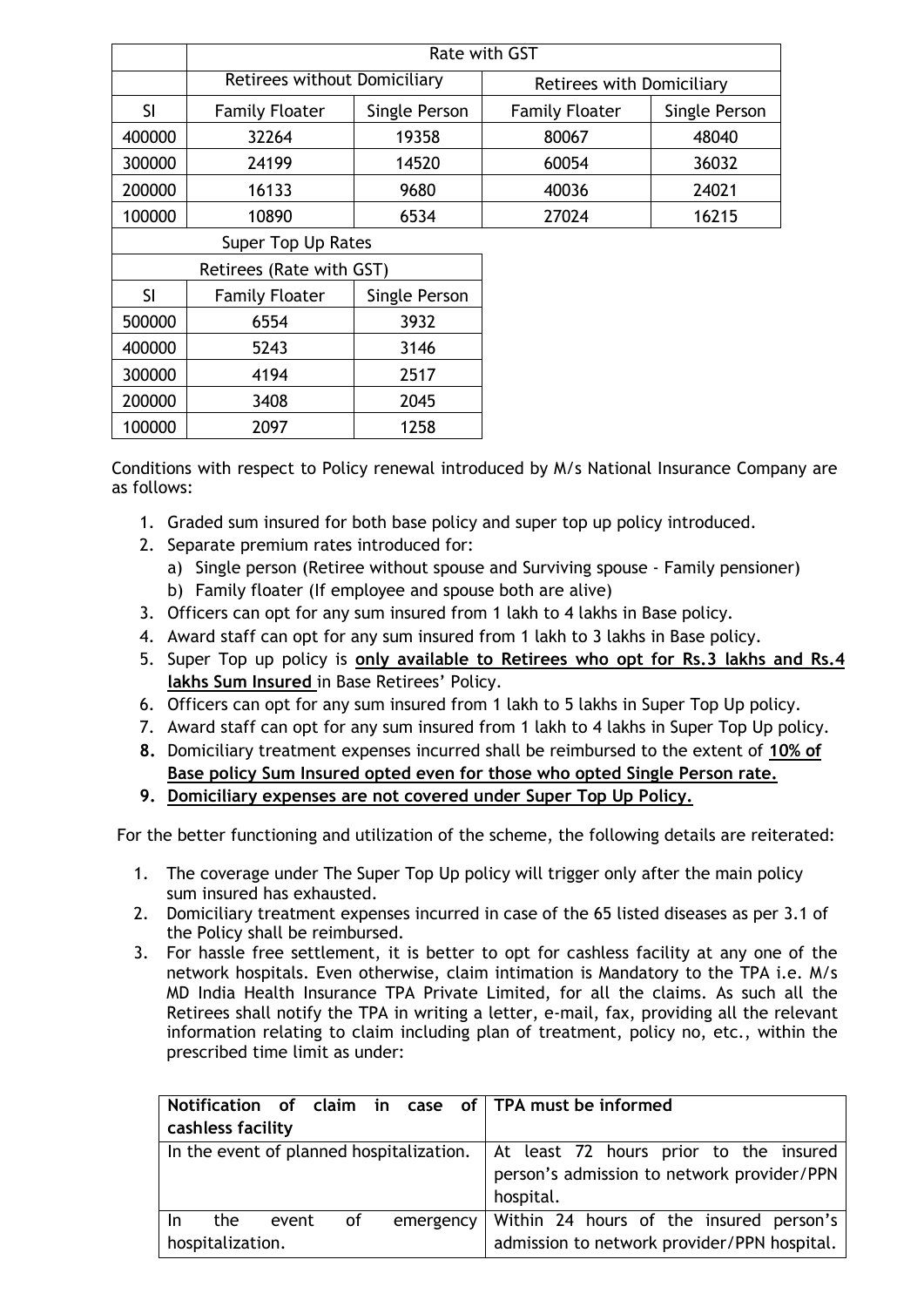| Notification of claim in case of TPA must be informed |                                                             |  |  |
|-------------------------------------------------------|-------------------------------------------------------------|--|--|
| Reimbursement                                         |                                                             |  |  |
| In the event of planned hospitalization.              | Within 48 hours of the insured person's                     |  |  |
|                                                       | admission to network provider/non                           |  |  |
|                                                       | network/PPN hospital.                                       |  |  |
| the<br>of<br>event<br>In.                             | emergency   Within 48 hours of the insured person's         |  |  |
| hospitalization.                                      | admission to network provider/non net<br>work/PPN hospital. |  |  |

# 4. **PROCEDURE OF CLAIM**:

# **Domiciliary:**

Certificate from the attending medical practitioner is required for the purpose. The cost of medicines, investigations, consultations etc., in respect of domiciliary treatment shall be reimbursed as follows:

# **Original Prescription**:

- a. IRDA Prescribed Claim Form duly filled & signed (Provided in the Annexure);
- b. The prescriptions shall be valid till the period if any specifically mentioned by the specialist or the attending doctor.
- c. If no period stated, the prescription for the purpose of reimbursement shall be valid for a period not exceeding 90 days.

# **Period within which Domiciliary Claims to be submitted:**

Bills for Domiciliary Treatment shall be submitted in a bunch for a particular month **on or before the 10th of the succeeding month**

### **Planned Hospitalization:**

### **Procedure for cashless claims**:

Cashless facility for treatment shall be available to insured in network hospitals only. Treatment may be taken in a network provider/PPN and is subject to pre authorization by the TPA.

# **5. The process of reimbursement of hospitalized treatment availed at a Non-Network Hospital is as under:**

Check whether the hospital is registered and complies the following IRDAI guidelines and willing to give a copy of the registration at the time of discharge.

In terms of the policy, definition of Hospital/ Nursing Home is as under:

**Hospital/ Nursing Home** means any institution established for inpatient care and Daycare treatment of illness and/or injuries and which has been registered as a Hospital with the local authorities under the clinical Establishment (Registration and Regulation) Act, 2010 or under the enactments specified under the schedule of Section 56 (1) of the said act AND complies with all minimum criteria as under:

- a) Has at least 10 inpatient beds, in those towns having a population of less than 10,00,000 and at least 15 inpatient beds in all other places;
- b) Has qualified nursing staff under its employment round the clock;
- c) Has qualified Medical practitioner (s) in charge round the clock;
- d) Has a fully equipped operation theatre of its own where surgical procedures are carried out.
- e) Maintains daily records of patients and will make these accessible to the insurance company's authorized personnel.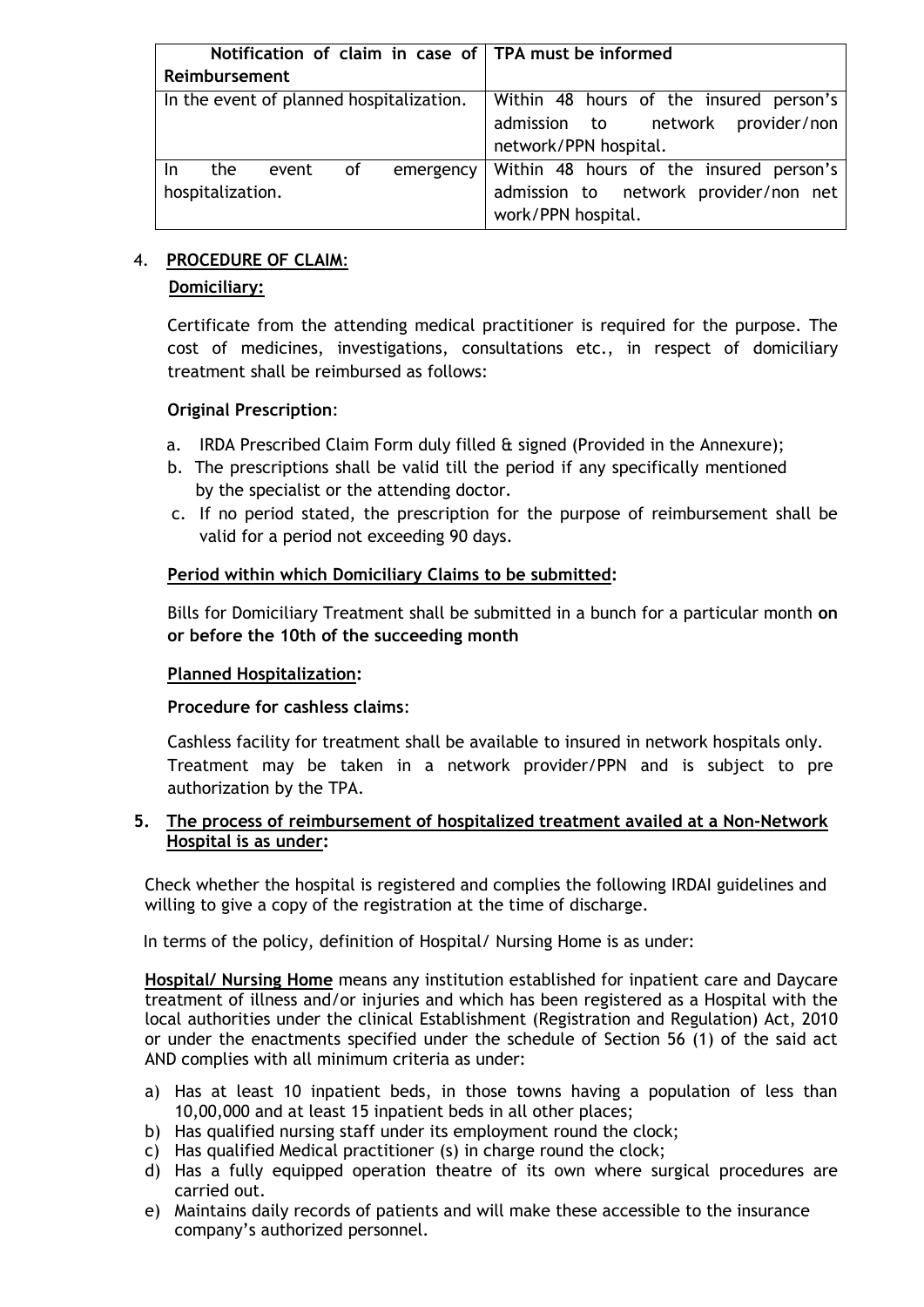# **6. Submission of Claim Documents:**

In non-network hospitals payment must be made upfront and for reimbursement of claims the insured person may submit the necessary documents to TPA, within the prescribed time limit. In case of claim of reimbursement, the retired employees / spouses of the retirees to submit the claim attaching original hard copies of the documents / prescriptions to TPA within 30 days from the date of discharge from the hospital and immediately after discharge from the Hospital in case of cashless facility at the address mentioned below:

# **a. Bengaluru Address:**

 Door No.1540, 1st Floor, 4th "T" Block, Sharada Chambers, 39th E Cross, 23rd Main, Above Allahabad Bank, Jayanagar, Bangalore – 560041

# **b. Pune Head Office Address:**

MD India Health Insurance TPA Pvt Ltd, S. No.  $46/1$ , E-space, A-2 Building,  $3<sup>rd</sup>$  Floor, Pune Nagar Road, Vadgaonsheri, Pune - 411014, Maharashtra.

In the alternative the documents can be personally delivered to any of the offices of TPA mentioned in the annexure, if it is convenient, otherwise the documents can be sent to the TPA directly, but to the above mentioned address.

# **7. Check List For Reimbursement Claim Submission:**

**In case of hospitalization reimbursement the following documents are required to be submitted:**

- IRDA Prescribed Claim Form duly filled & signed (Provided in the Annexure);
- Photo ID and Age proof;
- Health Card, Photo ID, KYC documents;
- Attending medical practitioner's/surgeon's certificate regarding diagnosis/nature of operation performed, along with date of diagnosis, investigation test reports etc. supported by the prescription from attending medical practitioner;
- Original discharge card/day care summary/transfer summary;
- Original final pre numbered Hospital bill with all original deposit and final payment receipt;
- Complete break-up of the hospital bill;
- Original invoice with payment receipt and implant stickers for all implants used during Surgeries i.e. lens sticker and invoice in cataract surgery, stent invoice and sticker in Angioplasty Surgery.
- All previous consultation papers indicating history and treatment details for current ailment;
- All original diagnostic reports (including imaging and laboratory) along with Medical Practitioner's prescription and invoice/bill with receipt from diagnostic center;
- All original medicine/pharmacy bills along with the Medical Practitioner's prescription;
- MLC/FIR copy-in Accident cases only;
- Copy of death summary and copy of death certificate (in death claims only);
- Pre and post-operative imaging reports-in Accident cases only;
- Copy of indoor case papers with nursing sheet detailing medical history of the Insured Person, treatment details and the Insured person's progress.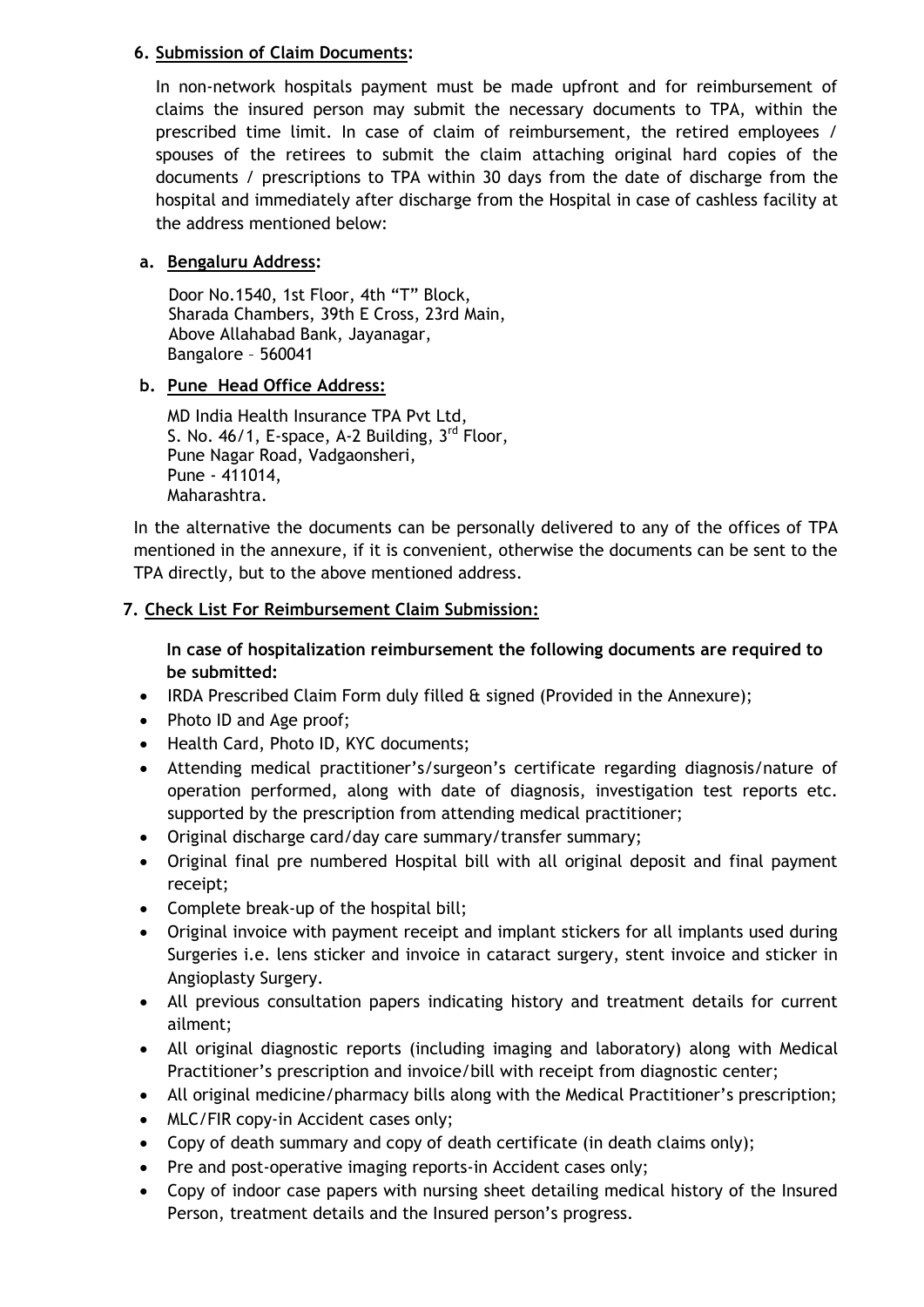*\*\* The above list of documents is indicative. In case of any other document requirement as specified by the Insurance Company the Documents Team of TPA will contact the Retiree, on receipt of the claim documents.* 

 The other details are available in the policy document uploaded on the ex-employees' column in Bank's Website.

# **8. Timeline for Submission of Claim:**

| <b>Cashless by Network Hospitals-</b> | Immediately after discharge            |
|---------------------------------------|----------------------------------------|
| Reimbursement of Non Cashless         | Within 30 days from date of discharge. |
| <b>Hospitalization Claim</b>          |                                        |
| Reimbursement of Pre-hospitalization  | Within 30 days from date of discharge  |
| expenses (limited to 30 days) -       |                                        |
| Reimbursement of Post-hospitalization | Within 30 days from date of completion |
| expenses (limited to 90 days)         | of treatment                           |

9. The details of the Third Party Administrator [TPA] i.e., MD India Health Insurance TPA Pvt Ltd. The details are as under :

| Name of the TPA                           | MDIndia Health Insurance TPA Pvt. Ltd   |
|-------------------------------------------|-----------------------------------------|
| Dedicated Toll Free for Customer Service  | 1800-266-5690                           |
| <b>Customer Care email ID</b>             | Canarabank@mdindia.com                  |
| <b>Cashless Toll Free</b>                 | 1800-209-7800                           |
| <b>Email for Cashless:</b>                | authorisation@mdindia.com               |
| Reimbursement Toll Free                   | 1800-209-7777                           |
| <b>MDIndia Website -</b>                  | https://mdindiaonline.com               |
| To obtain Claim Status via SMS- to get    | SMS to +91 86918 63863 : Status < Claim |
| current and further timely updates on the | Number >                                |
| claim                                     | For Example: STATUS MDI5781804          |

# **MD India Reach Outs:**

| Claim Intimation         | https://mdindiaonline.com/ClaimIntimationForm.aspx or<br>customercare@mdindia.com |
|--------------------------|-----------------------------------------------------------------------------------|
| <b>Network Hospitals</b> | https://mdindiaonline.com/ProviderList.aspx                                       |
| Chat Bot                 | http://mdichatbot.mdindia.com/mdichat/mdichat.aspx                                |
| E-Cards/Desktop          | Cards can be downloaded by logging on to                                          |
| Application              | https://canara.mdindia.com/                                                       |
|                          | The login ID of the Retiree is as under:                                          |
|                          | User ID: Employee ID                                                              |
|                          | Password: ddmmyyyy (DOB)                                                          |

#### Quick Links for claim form, check list, network hospitals & mobile App:

| <b>Quick Links</b>        |                                                                        |  |  |  |
|---------------------------|------------------------------------------------------------------------|--|--|--|
| <b>IRDAI Claim Form:</b>  | http://www.mdindiaonline.com/documents/claimform.pdf                   |  |  |  |
| <b>Check List:</b>        | http://www.mdindiaonline.com/documents/<br>claimdocumentschecklist.pdf |  |  |  |
| <b>Network Hospitals:</b> | https://www.mdindiaonline.com/ProviderSearch.aspx                      |  |  |  |
| Hawk Mobile App:          | https://play.google.com/store/apps/details?id=com.mdid.hawk            |  |  |  |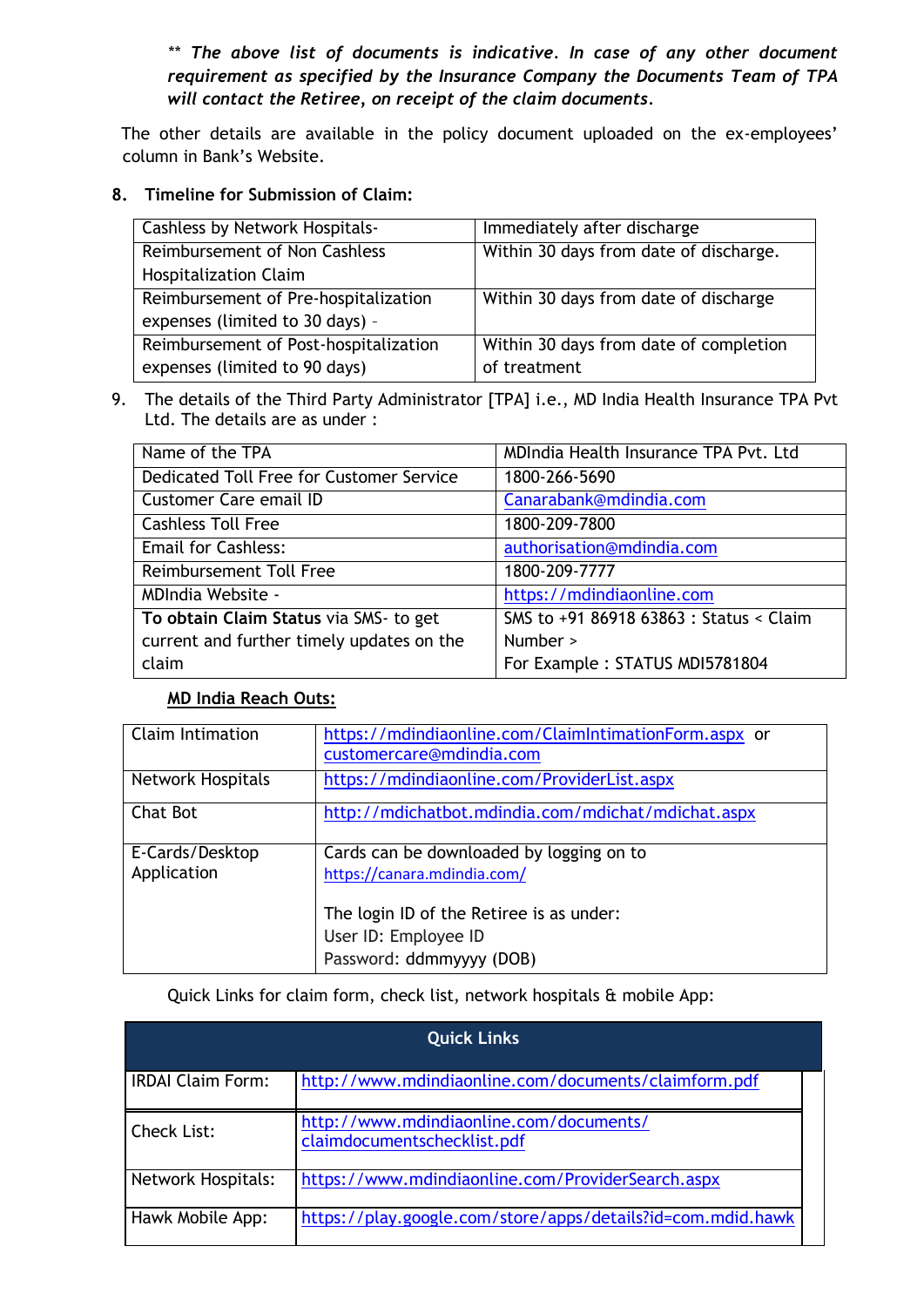|             | Lanara Bank Mobile MDIndia Canara - Apps on Google Play |
|-------------|---------------------------------------------------------|
| Application |                                                         |

#### 10. **Fraudulent claims**:

If any claim made by the insured person is in any respect fraudulent or if any false statement or declaration is made or used in support thereof, or if any fraudulent means or devices are used by the insured person or any one acting on his/ her behalf to obtain any benefit under this policy, all benefits under this policy and the premium paid shall be forfeited. Any amount already paid against claims made under this policy but which are found fraudulent later, shall be repaid by all recipient (s)/ policy holder (s) who has made that particular claim who shall be jointly and severally liable for such repayment to the company. For the purpose of this clause, the expression "Fraud" means any of the following acts committed by the Insured Person or by his agent or the Hospital/ Doctor/ any other party action behalf of the insured person with intent to deceive the company or to induce the company to issue an insurance policy:

- a) The suggestion as a fact of that which is not true and which the insured person does not believe to be true.
- b) The active concealment of a fact by the insured person having knowledge or belief of the fact;
- c) Any other act fitted to deceive; and
- d) Any such act or omission as the law specially declares to be fraudulent. The company shall not repudiate the claim and/or forfeit the policy benefits on the ground of fraud, if the insured person/ beneficiary can prove that mis-statement was true to the best of his knowledge and was not deliberate intention to suppress the fact or that such mis-statement of or suppression of material fact or within the knowledge of the company.

#### 11. **Territorial Limit**:

All medical treatment for the purpose of this policy will have to be taken in India only.

#### **12. Policy Details:**

The policy guidelines provided hereinabove are only illustrative and not exhaustive. **In case of any disputes/ clarifications, the IBA Medical Insurance Policy issued by M/s National Insurance Company Limited is placed** in Bank's website www.canarabank.com>Announcements>Ex-Employees' page.

The retired employees / spouses of the deceased employees who are enrolled under the policy are advised to go through the details of the Insurance Policy placed in Bank's Web site.

**L V R PRASAD CHIEF GENERAL MANAGER**

### **TO: ALL THE BRANCHES/OFFICES OF THE BANK**

**\_\_\_\_\_\_\_\_\_\_\_\_\_\_\_\_\_\_\_\_\_\_\_\_\_\_\_\_\_\_\_\_\_\_\_\_\_\_\_\_\_\_\_\_\_\_\_\_\_\_\_\_\_\_\_\_\_\_\_\_\_\_\_\_\_\_\_\_\_\_\_\_**